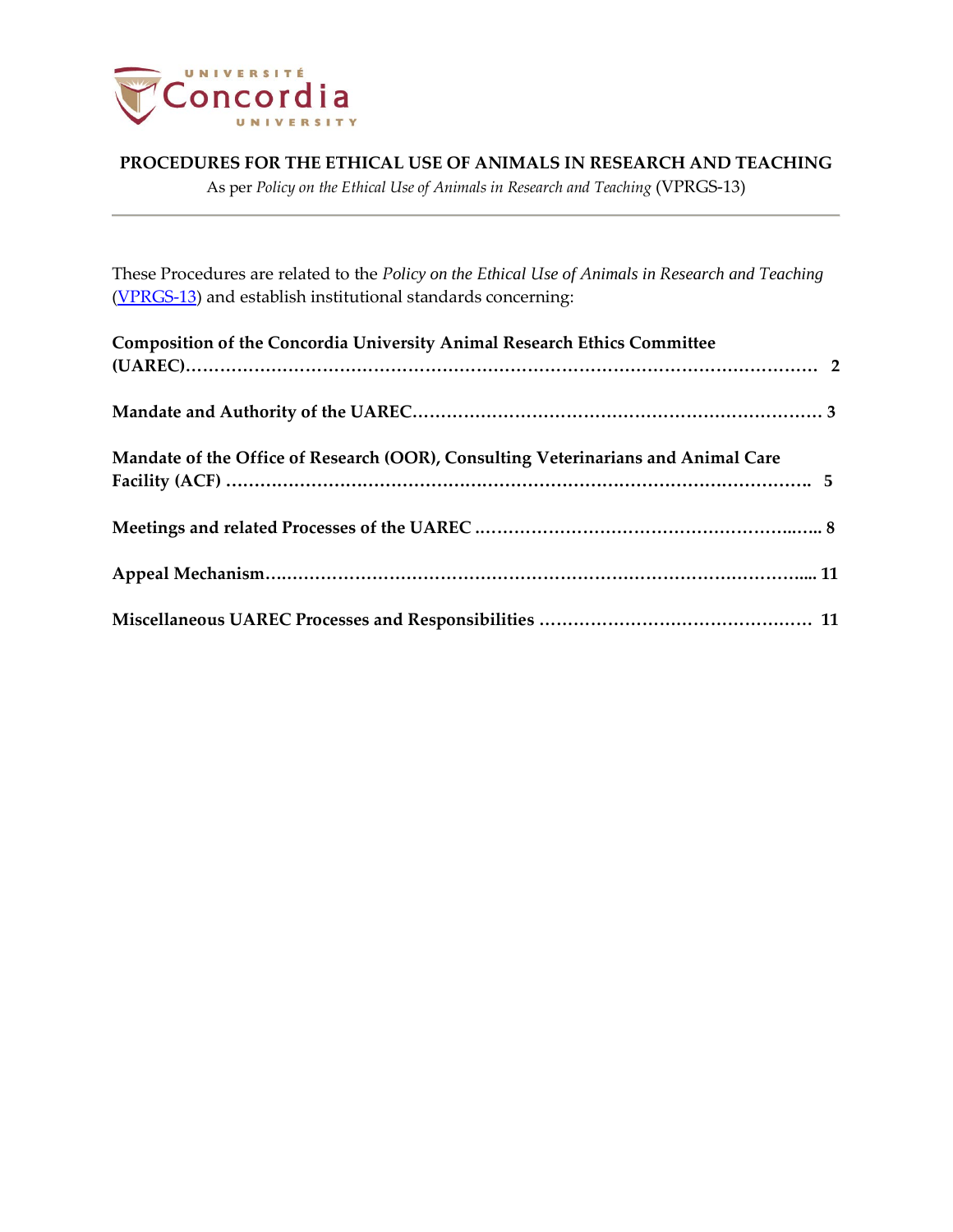

### Page **2** of **12**

### **Composition of the Concordia University Animal Research Ethics Committee (UAREC)**

Members of the UAREC are appointed by the Vice-President, Research and Graduate Studies (VPRGS). Terms are typically for a period of no less than two years and no more than four years, normally renewable up to a maximum of eight years.

The composition of the committee will include at least the following:

- a minimum of three faculty members experienced in animal care and use, representing Concordia departments that routinely engage in animal use, who may or may not be actively using animals during their term on the UAREC
- a veterinarian experienced in experimental animal care and use
- a faculty member whose normal activities do not depend on or involve animal use for research, teaching or testing
- at least two community members, to represent the interests and concerns of the general community, and who have no affiliation with Concordia, and who are not involved in animal use for research, teaching or testing
- the Manager of Concordia's Animal Care Facility (ACF)
- a representative of Environmental Health and Safety
- a graduate student who uses animals in their research

Of the Faculty members, one will be appointed as Chair and another as Vice-Chair by the VPRGS. If the Chair is absent, the Vice-Chair will serve as chair for the duration of that absence. The Chair and Vice-Chair, should not normally serve in this capacity for more than four years.

All members of UAREC shall comply with the University's *Policy on Conflicts of Interest in Research* [\(VPRGS-5\)](http://www.concordia.ca/content/dam/common/docs/policies/official-policies/VPRGS-5.pdf), whether such conflicts are real, potential or apparent. UAREC members shall not review their own protocols. Without limiting the generality of the forgoing, the Chair and Vice-Chair must not be directly involved in the management of the ACF or involved in conducting such a large number of protocols that it would interfere with their duties as Chair.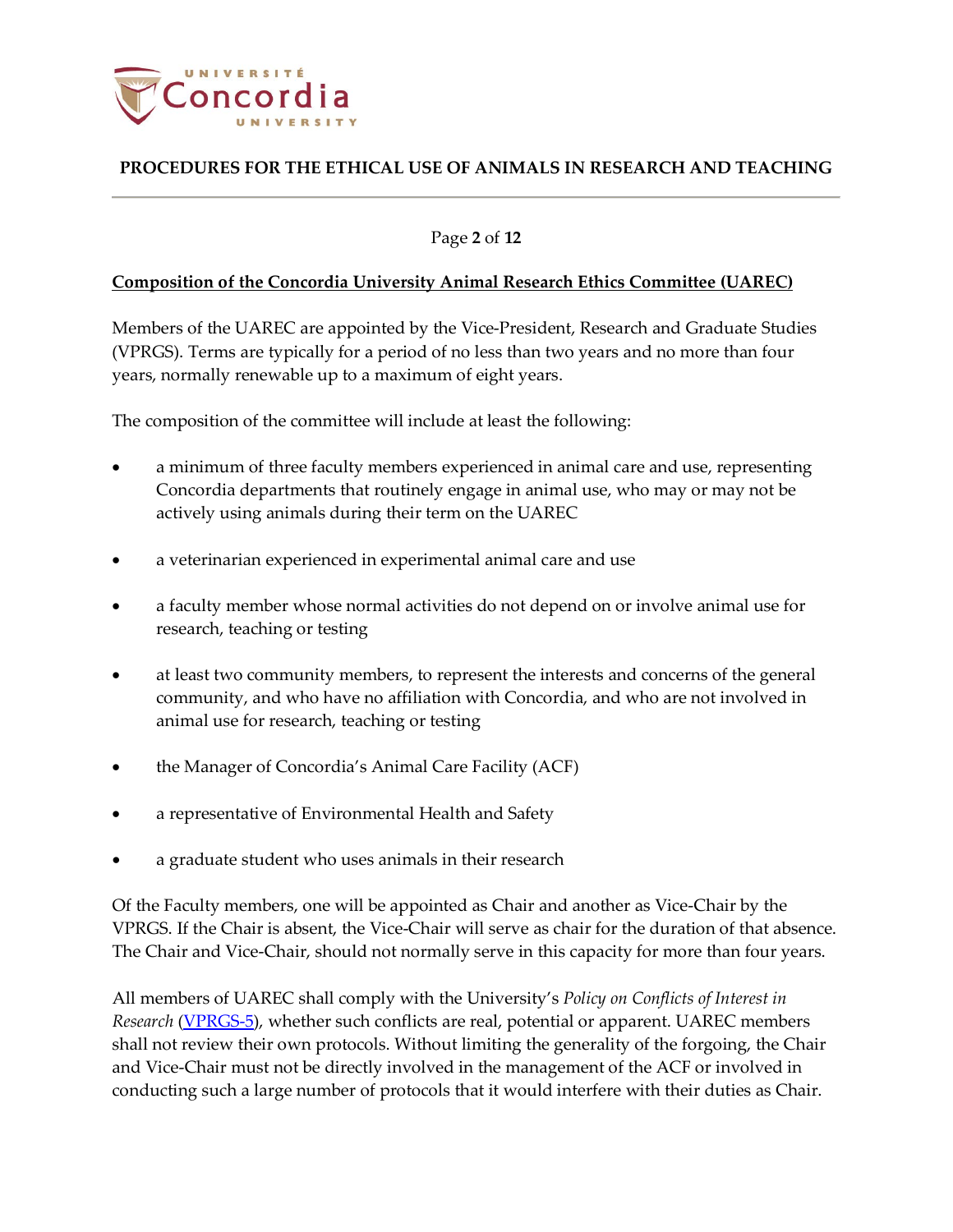

Page **3** of **12**

### **Mandate and Authority of the UAREC**

### **UAREC shall:**

- 1. Require all animal users to complete, and submit for approval, the Animal Use Summary Protocol Form (AUSPF), for new protocols, or the Animal Use Summary Protocol Renewal Form (AUSPRF) for ongoing protocols.
- 2. Ensure that no research or testing project or teaching program (including field studies) involving animals commences without prior UAREC approval of an AUSPF or AUSPRF and guarantee that no animals are acquired or used before such approval, regardless of the source of funding, if any. The Office of Research (OOR) will not release research funds until UAREC has issued its approval. If approval expires and the animal user is not pursuing renewal, the OOR will hold the funds until such approval has been obtained. Also, animal purchases will require an approval number before their completion.
- 3. Ensure that no animals be held for breeding purposes, or for eventual use in research, teaching or testing projects, without prior UAREC approval of the appropriate protocol.
- 4. Ensure that research projects and teaching activities do not progress to ethics review unless they have received a favorable review for scientific merit. For the purposes of research projects, UAREC accepts evaluation from the federal and provincial granting agencies as evidence of peer review.
- 5. Review and assess all animal use protocols, with particular emphasis on the CCAC's *Guide to the Care and Use of Experimental Animals*, the *Ethics of Animal Investigation* policy statement and the *CCAC guidelines on: animal use protocol review* as well as on all other CCAC guidelines and policy statements. UAREC may require further supportive information from the researcher or meet with the researcher to ensure that all members of the committee understand the procedures to be used on the animal. The committee must also ensure that all procedures comply with CCAC guidelines, and, if at variance with those guidelines, require justification for the discrepancy on scientific and ethical grounds.
- 6. Review all protocols annually. Applications for renewal are submitted on an AUSPRF. Protocols may be renewed up to two times, after which a new AUSPF must be submitted for full review.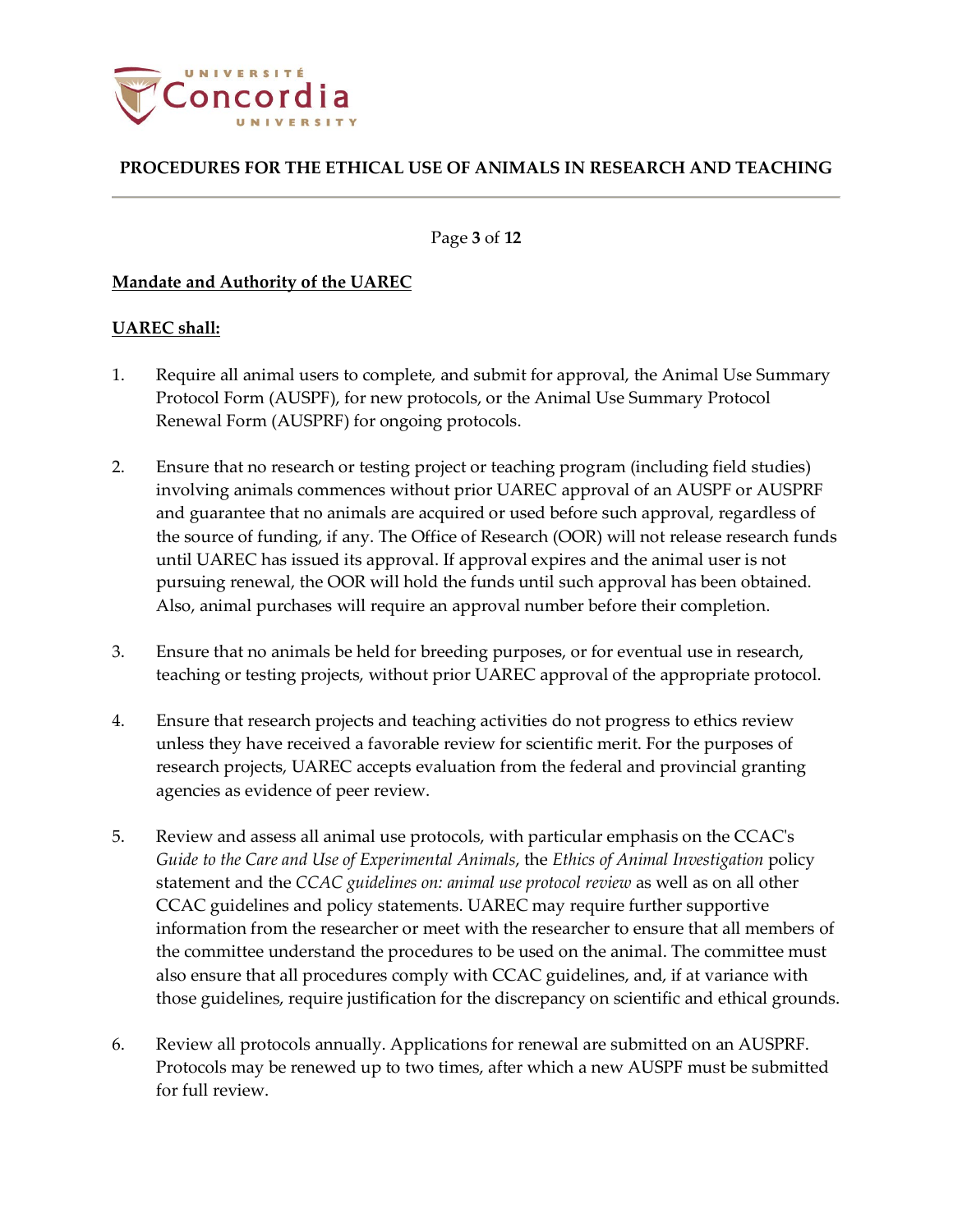

### Page **4** of **12**

- 7. Review any requests for modifications of an approved protocol, and additional appendices submitted under an approved protocol.
- 8. Document all UAREC discussions and decisions in the committee minutes.
- 9. Ensure that all researchers have the opportunity to become familiar with the CCAC's *Guide* and *Ethics* statement and all other CCAC guidelines and policy statements, and federal or provincial statutes that may apply, as well as institutional requirements.
- 10. Ensure that researchers report any unanticipated problems or complications, as well as the steps they have taken to address the problem(s), to the Manager of the ACF.
- 11. Ensure that appropriate care is provided to animals in all stages of their life and in all experimental situations.
- 12. Ensure that the pertinent Standard Operating Procedures (SOPs) necessary to meet the needs of the researchers are established and implemented by the ACF (see mandate below).
- 13. Encourage the use of pilot studies with few animals when new approaches, methods or products are being tried, before approving new, large scale protocols. Researchers must report the results of pilot studies to UAREC, regardless of whether they proceed to a large scale protocol.
- 14. Stop any objectionable procedure if the committee considers that unnecessary distress or pain is being experienced by an animal.
- 15. Stop immediately any use of animals that deviates from the approved use, any nonapproved procedure, or any procedure causing unforeseen pain or distress to animals.
- 16. Have an animal euthanized humanely if pain or distress caused to the animal cannot be alleviated
- 17. Recommend to the OOR that access to research funds be restricted if a researcher has been found to be using procedures that deviate from the approved procedures, or that cause unnecessary distress or pain to an animal.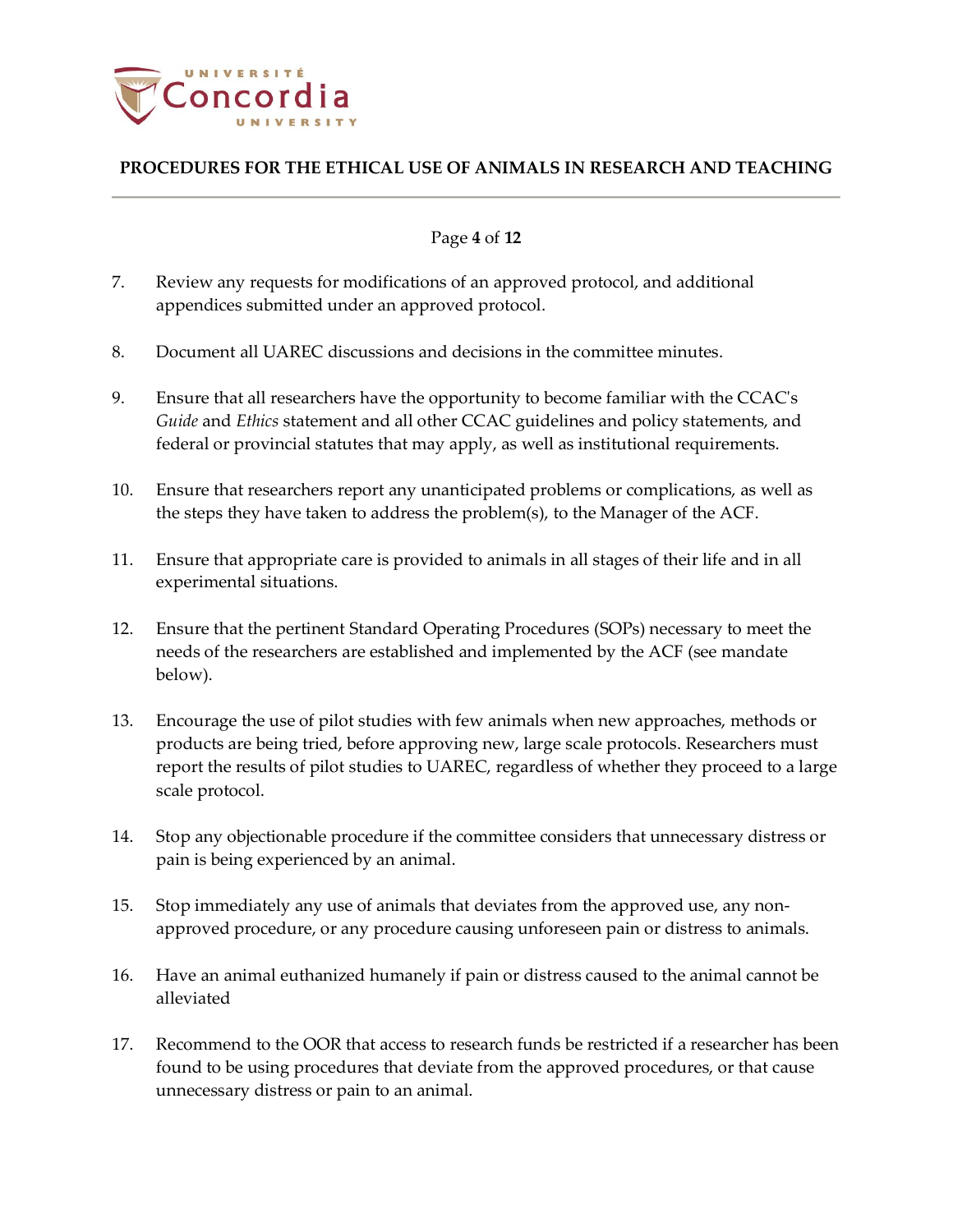

### Page **5** of **12**

- 18. Implement a Post-Approval Monitoring (PAM) program that covers all animals used under the auspices of Concordia, review PAM reports, and, if appropriate, require that changes be made to animal use practices in light of the reports. The procedure for PAM visits to on-site laboratories is described in the PAM form. UHREC will determine what PAM procedures are appropriate for field studies on a case-by-case basis and ensure appropriate follow-up.
- 19. Ensure that animal housing and use take place in appropriate facilities, with minimal transportation of animals, and where oversight of animal care is possible.
- 20. Oversee all areas where animals are housed and/or used, conduct visits to these areas and document findings of the visits.
- 21. The Chair of AREC shall have access at all times to all areas where animals are housed and/or used.

### **Mandate of the OOR, Consulting Veterinarians, and the ACF**

### **The OOR shall:**

- 22. Advise researchers regarding the application of the *Policy on the Ethical Use of Animals in Research and Teaching* [\(VPRGS-13\)](http://www.concordia.ca/content/dam/common/docs/policies/official-policies/VPRGS-13.pdf) and these Procedures.
- 23. Make the AUSPF and the AUSPRF available to researchers.
- 24. Receive and process submitted AUSPFs and AUSPRFs and advise researchers as to any missing required information prior to consideration by the UAREC.
- 25. Provide staff support to the UAREC.
- 26. Keep records of all AUSPF and AUSPRF submissions to the UAREC.
- 27. Inform researchers of directives and communications related to the use of animals in research or teaching received from the CCAC as well as from public and private funding agencies.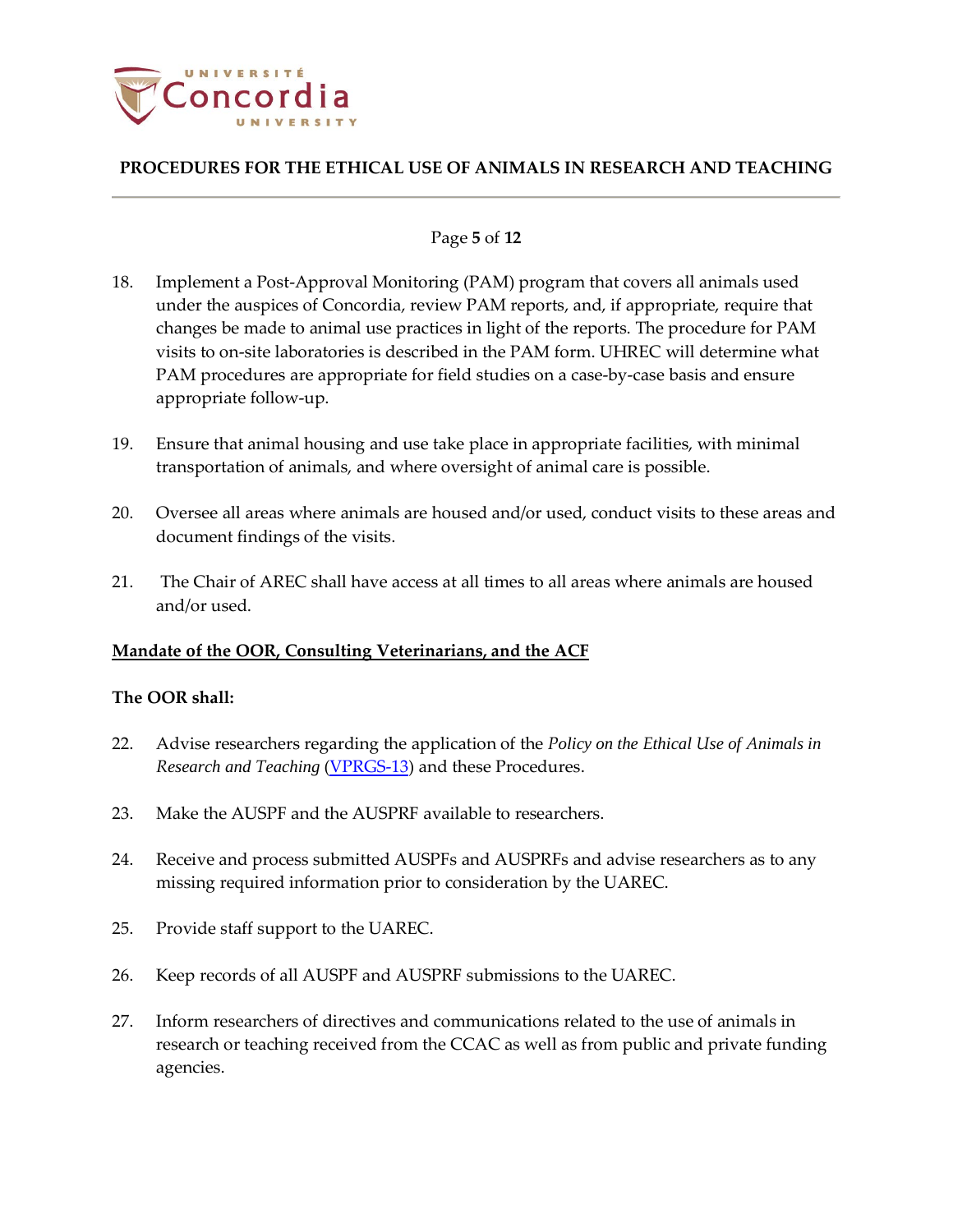

### Page **6** of **12**

- 28. Ensure that unfunded research, internally funded research, and any other research that has not received peer review, and all teaching activities involving animals are reviewed for scientific merit. If such research or teaching activities are submitted, the OOR on behalf of the VPRGS will, in consultation with the Faculty of Arts and Science Research Committee, convene an independent panel, with appropriate expertise, to assess the scholarly merit of the research.
- 29. Stop providing research funds to any researcher who has been found to be using procedures that deviate from the approved procedures, or that cause unnecessary distress or pain to an animal.

### **The Manager of the ACF shall, on behalf of the VPRGS:**

- 30. Ensure that all animal care and animal experimentation are conducted in accordance with CCAC guidelines and policies, as well as any federal, provincial and institutional regulations that may be in effect.
- 31. Ensure adequate animal care and staffing of the ACF.
- 32. Ensure UAREC approval for all animals ordered and/or used in the ACF as well as areas where animal research is carried out.
- 33. Serve as a member of the UAREC and provide regular updates on the activities within the ACF.
- 34. Provide researchers with training appropriate to the use of the ACF and verify the qualifications of animal care personnel and animal users, who should receive appropriate training according to the CCAC *guidelines on: institutional animal user training*, 1999.
- 35. Oversee the standards of husbandry as well as all facilities and equipment where animals are housed and/or used.
- 36. Ensure a regular schedule of visits to all rooms where animals are housed and/or used, including those outside the Animal Care Facility, is followed.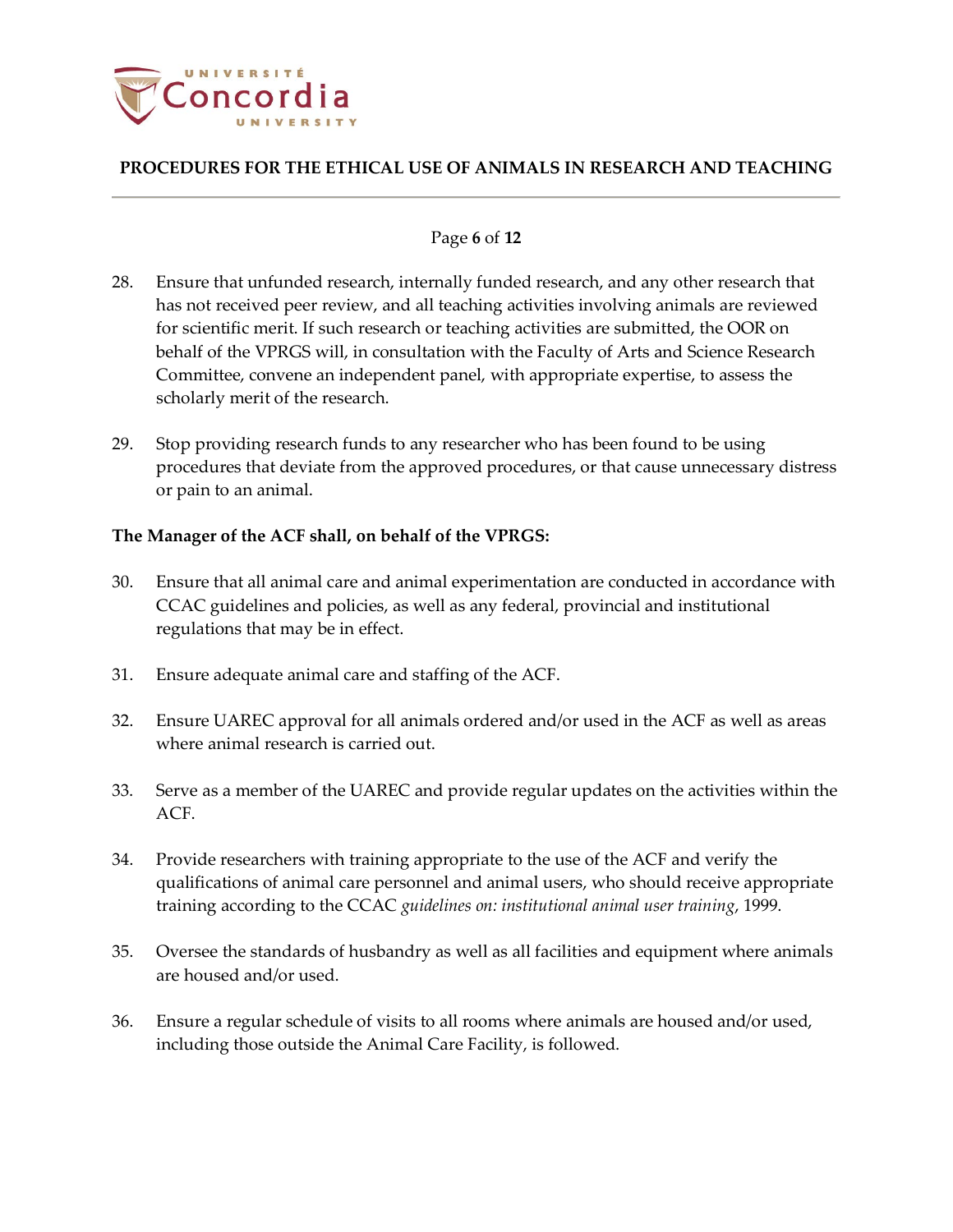

#### Page **7** of **12**

- 37. Develop and/or collaborate in the development of SOPs for all activities and procedures that involve animals.
- 38. Advise on procedures for euthanasia.

### **The Consulting Veterinarian(s) shall:**

- 39. Exercise their professional judgment, and consult with UAREC when necessary, in treating animals, removing them from a study or euthanizing them.
- 40. Contribute to all aspects of the animal care program such as development of SOPs, training initiatives, and overseeing facility maintenance and management.
- 41. Ensure that procedures, commensurate with current veterinary standards, are established in order to ensure that:
	- a. unnecessary pain or distress to animals is avoided
	- b. anesthesia and analgesia are properly and effectively used. The only exception to this may be when drugs must be withheld as a scientifically-justified requirement of the study, and that this has been approved by the UAREC. Painful studies requiring exemption from the use of either anesthetics or analgesia must be subject to particular scrutiny, not only prior to approval, but also during the experiment
	- c. appropriate post-operative care is provided
	- d. all due consideration is given to animal welfare, including environmental enrichment.
- 42. Inspect and report to the VPRGS on the ACF and areas in which animals are used at least twice per year.
- 43. Be available for urgent consultations related to animal health and welfare.
- 44. Have access at all times to all areas where animals are housed and/or used.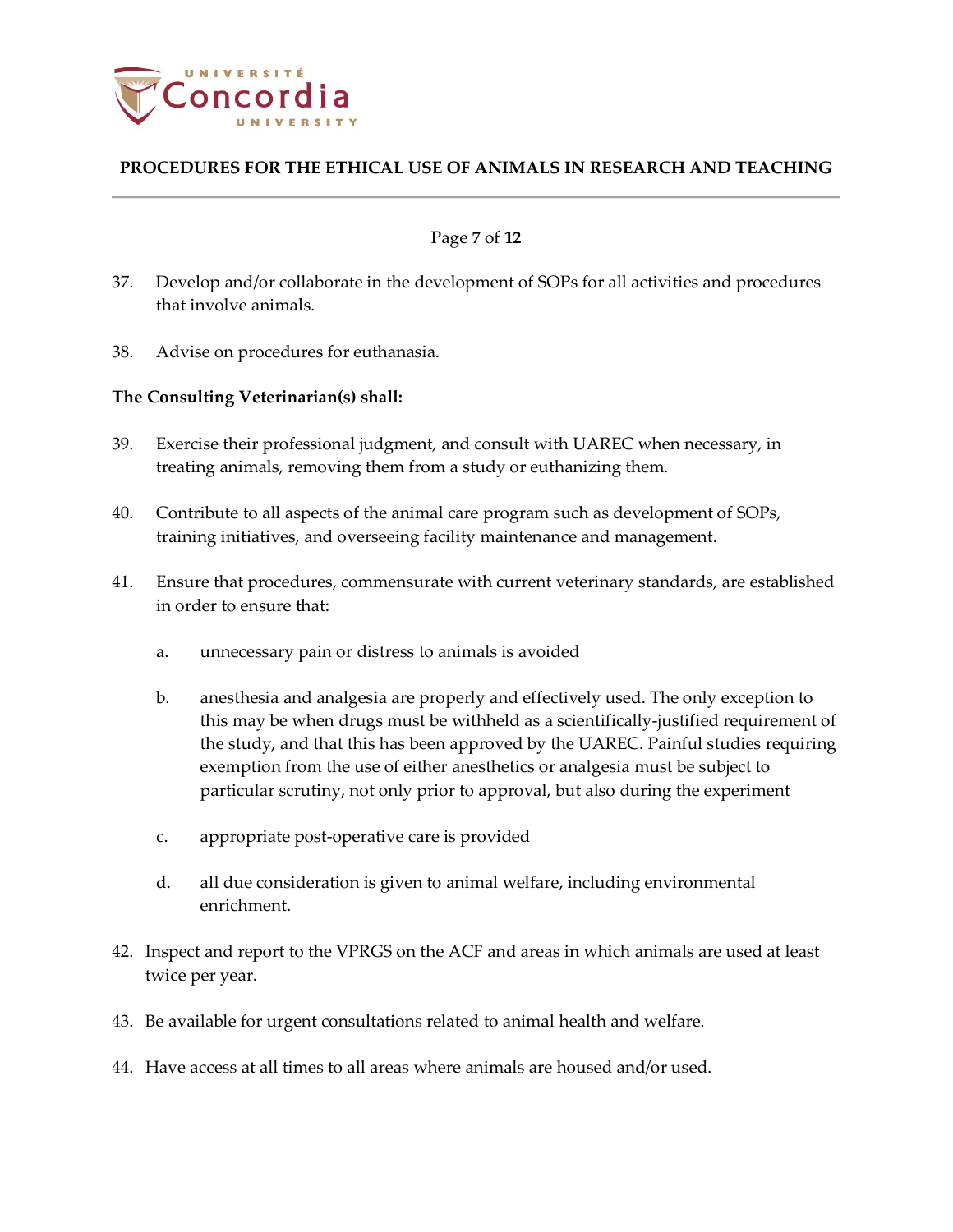

#### Page **8** of **12**

#### **Meetings and related processes of the UAREC**

- 45. Meetings of the UAREC are conducted at least twice per year, and as often as necessary to fulfill its mandate and to satisfy that all animal use within its jurisdiction occurs in compliance with institutional, federal and provincial regulations, as well as CCAC guidelines.
- 46. Meetings will not proceed unless quorum is present. Quorum is defined as fifty percent of the members plus one, including at least one community member and one veterinarian.
- 47. UAREC will make decisions by consensus whenever possible. If it is impossible to reach a consensus, the committee votes, and an absolute majority of the members present prevails.
- 48. At each meeting, the UAREC will visit the ACF, and areas in which animals are used, in order to better understand the work being conducted, to meet with those working in the animal facilities as well as animal use areas and to forward any recommendations or commendations to the individual(s) responsible for the facilities and for animal use. Visits of the ACF will be documented through the UAREC minutes and written reports from a consulting veterinarian to the VPRGS. The Manager of the ACF will respond to any UAREC recommendations in writing.
- 49. Six weeks prior to a meeting, researchers will be solicited for AUSPFs. Researchers are eligible for two renewals of previously approved projects; after which they must submit a new application. Received applications will be discussed at the next meeting. Remaining procedures will be as otherwise described.
- 50. In the case that a researcher has a previously approved protocol and he/she does not apply for a renewal of their AUSPF (if eligible) or submit an AUSPRF, the existing approval shall be revoked.
- 51. If a researcher receives grant, contract, or internal funding, and the research proposal indicates that such funding will use animals, the OOR will contact the researcher and request that he/she submit an AUSPF for review by the UAREC. Received funding will not be released until approval for the use of animals in the project from the UAREC. A UAREC meeting will normally be held in May or June, to accommodate any protocols received.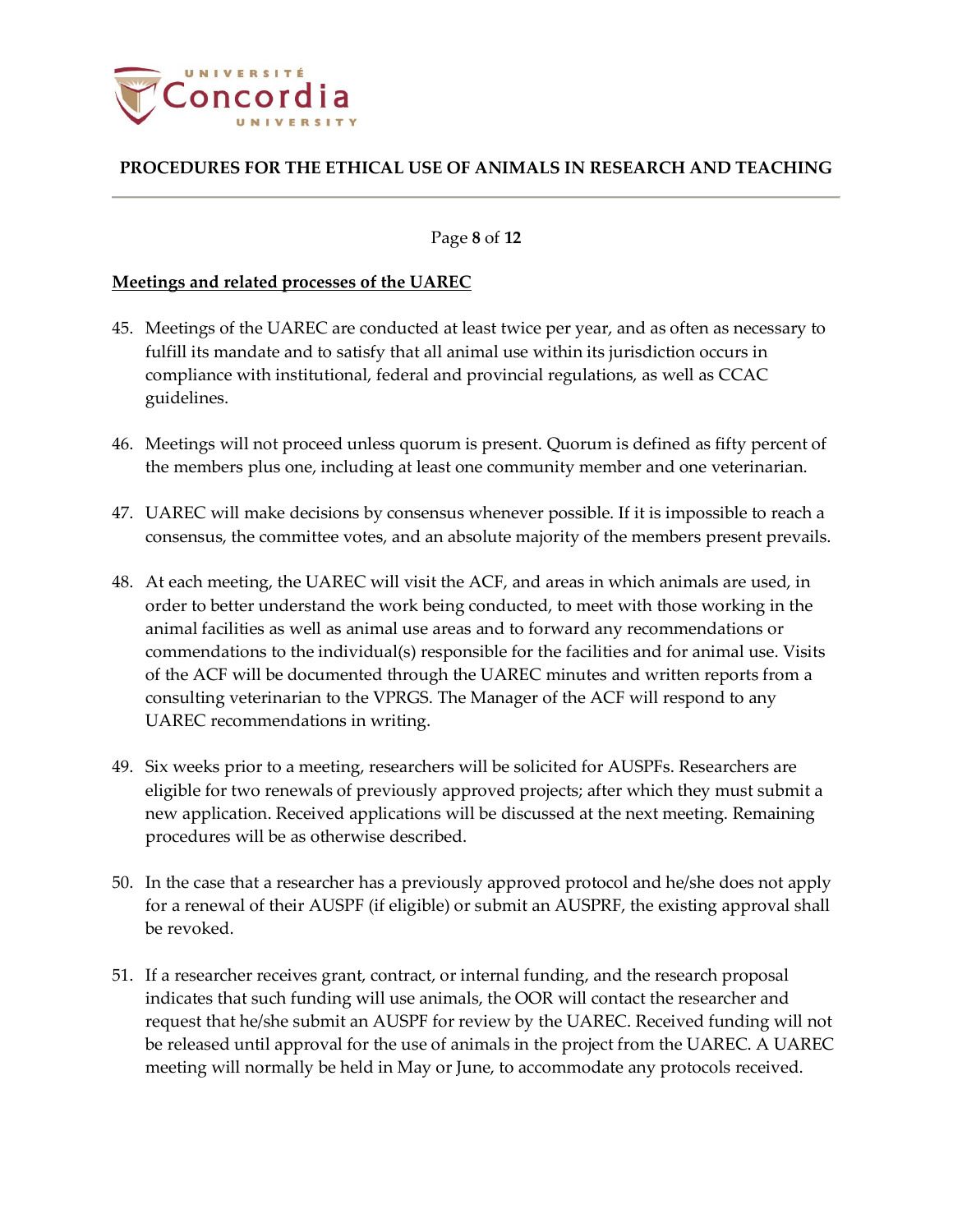

#### Page **9** of **12**

52. While additional meetings will be called throughout the year when necessary, the UAREC may, exceptionally, undertake an interim approval process as detailed below. These interim approvals are subject to discussion and final approval at the next regular meeting of the UAREC.

### **Protocol Review Process**

- 53. Protocols submitted prior to the regularly scheduled UAREC meetings will be reviewed by either a newly scheduled UAREC meeting or, in exceptional situations where a UAREC meeting cannot be promptly scheduled, an interim approval procedure, as follows:
	- a. Protocols will be forwarded to all members of the UAREC, requesting their recommendation on the protocol (approval, conditional approval, queries, not approved) and including any relevant comments or questions.
	- b. The Chair of the UAREC will review these recommendations and decide on the most appropriate course of action. Approval will be dependent on a significant majority (quorum) from the responses, as well as approval or conditional approval from the veterinarian(s), and at least one community member.
	- c. Interim approvals are subject to discussion and final approval at the next regular meeting of the committee.
- 54. Following the review process, the AUSPF or AUSPRF will receive one of the following results:
	- a. Approval: any pending funding is released. No further input from the researcher is required for one year, except in the case that the researcher wishes to modify the protocol.
	- b. Conditional Approval: any pending funding is released, but full approval is contingent on the researcher meeting particular concerns. These concerns will be provided to the researcher in writing, and he/she will be asked to respond to these concerns within two weeks. Responses will be reviewed by the Chair of the UAREC, the Manager of the ACF and the Consulting Veterinarians. Once all concerns have been met, Full Approval will be granted.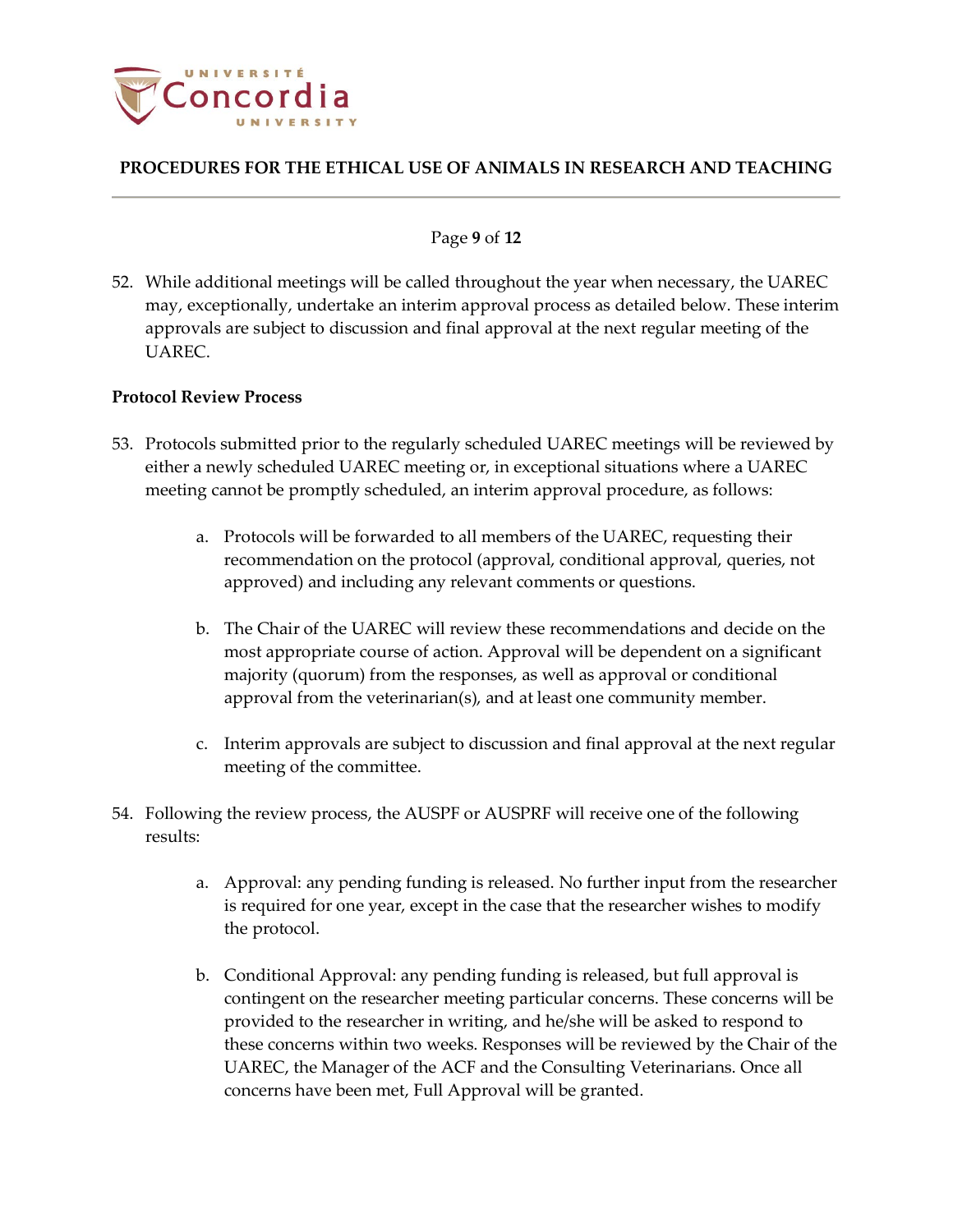

#### Page **10** of **12**

- c. Queries: any pending funds are not released. The researcher must respond within two weeks to a list of concerns and/or questions, which will be provided to the researcher in writing. The researcher may be invited to join the UAREC in a meeting, or to meet with a representative of the UAREC, in order to provide guidance to the researcher in designing their protocol(s) appropriately. Responses will be reviewed at the next UAREC meeting.
- d. Not approved: any pending funds are not released. The researcher will be provided with a list of concerns, and requested to prepare and resubmit their AUSPF. The researcher may be invited to join the UAREC in a meeting, or to meet with a representative of the UAREC, in order to provide guidance to the researcher in designing their protocol(s) appropriately. Resubmitted protocols will be considered as a new protocol. Correspondence between the researcher and the UAREC will occur via the Research Ethics Unit of the OOR with accurate and complete records of this correspondence being maintained.
- 55. Minor changes to a protocol may be submitted by e-mail; major changes to a protocol require the submission of a new AUSPF or AUSPRF, as appropriate. All modification requests and responses to conditional approval or queries must be reviewed by the Chair, the Manager of the ACF and a veterinarian. When further clarifications are required, the researcher is contacted for a response, which is then reviewed as previously indicated. Once all issues have been resolved, the most up-to-date version of all documents and correspondence is sent to the Chair for final approval. Minor changes are those that have little or no impact on the welfare of animals and include:
	- a. administrative changes to a protocol, such as changes in contact information or lab personnel
	- b. an incremental increase to the number of animals to be used,
	- c. changes in experimental agents such as drugs, anesthetic agents or analgesic agents where the effect on the animal is equivalent
	- d. changes in experimental procedures, provided that such changes do not increase the category of invasiveness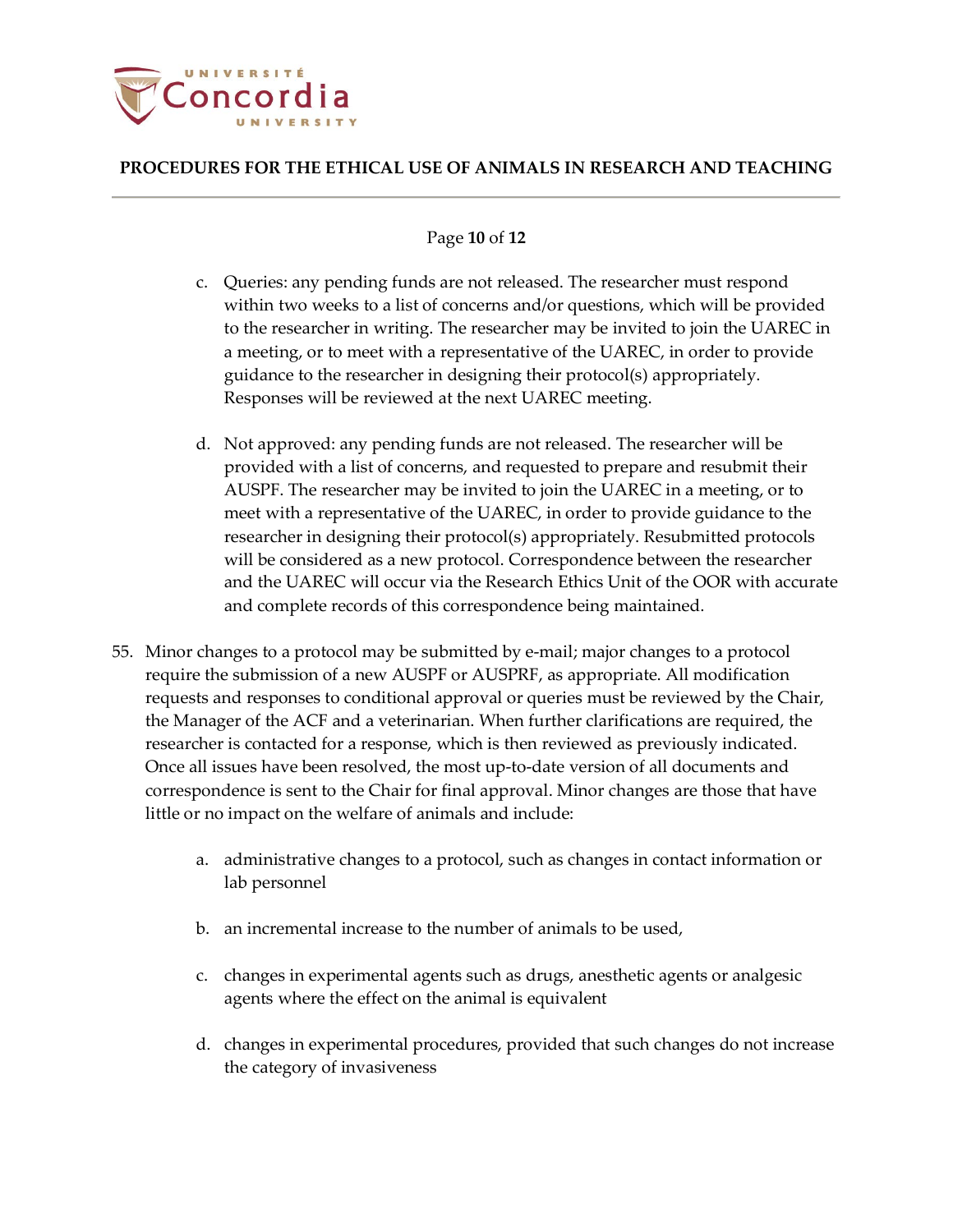

### Page **11** of **12**

Major changes are those that have a significant impact on the welfare of animals, including:

- a. changes in the species of animal
- b. changes in the strain of animal that necessitate different housing or care
- c. any change that changes the category of invasiveness of the procedures

#### **Appeal Mechanism**

- 56. Appeals are to be submitted to the VPRGS who shall then convene an appeal committee, entitled the UAREC Appeal Committee (Appeal Committee). The Appeal Committee shall be composed of the VPRGS, or his/her designate, as Chair as well as two other individuals from within the Faculty of the researcher. One of these shall be a faculty member, and the other either a department chair, Dean, or Associate Dean.
- 57. The appellant will present his/her case, which can involve testimony from other faculty members internal or external to Concordia, regarding the nature of the research and the need for an exception to the UAREC's decision. The case for the UAREC's decision shall be presented by the Chair of the UAREC, and shall include complete minutes of the decision regarding that particular protocol. The Committee will render a final judgment after hearing both sides.

#### **Miscellaneous UAREC Processes and Responsibilities**

- 58. The UAREC must regularly review the *Policy on the Ethical Use of Animals in Research and Teaching* [\(VPRGS-13\)](http://www.concordia.ca/content/dam/common/docs/policies/official-policies/VPRGS-13.pdf) and its accompanying Procedures as well as SOPs related to the security of the animals and its research facilities. This is done in order to meet new CCAC guidelines or policies and changing needs within the institution, the scientific community, the animal welfare community and society as a whole and undertake revisions as appropriate.
- 59. The UAREC must maintain liaison with the CCAC Secretariat, prepare for and participate in site visits in accordance with CCAC scheduling. Through the OOR, the UAREC must submit complete and accurate animal use information in the CCAC *Animal Use Data Form*  (AUDF) format for all protocols in accordance with the CCAC's annual schedule.